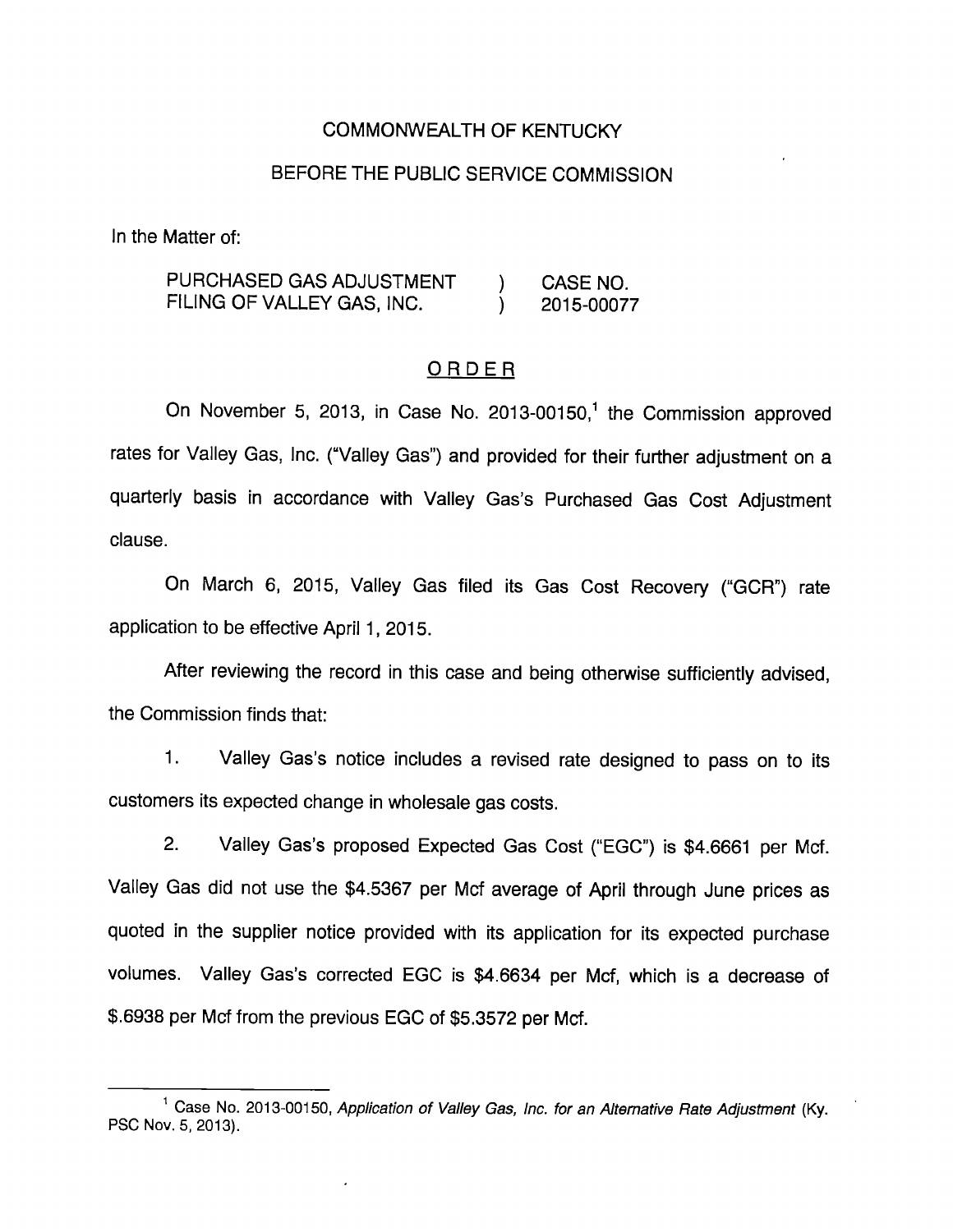3. Valley Gas's notice sets out no current quarter Refund Adjustment.

4. Valley Gas's notice sets out a current quarter Actual Cost Adjustment ("ACA") of (\$.5999) per Mcf. Valley Gas did not use the \$6.2101 per Mcf EGG in effect for the months of October through December 2014 in calculating its current quarter ACA. Correcting this produces a current quarter ACA of (\$.6193) per Mcf. Valley gas did not use the correct Previous Quarter AA of (\$.0398) per Mcf in calculating its total AA. Valley Gas's corrected total ACA is (\$.6796) per Mcf, which is a decrease of \$.5903 per Mcf from its previous total ACA of (\$.0893) per Mcf.

5. Valley Gas's corrected GCR is \$3.9838 per Mcf, which is a decrease of \$1.2841 per Mcf from the previous GCR of \$5.2679 per Mcf.

6. The rate in the Appendix to this Order is fair, just, and reasonable and should be approved for service rendered by Valley Gas on and after April 1, 2015. Although Valley Gas's GCR rate filing did not provide 30 days' notice to the Commission as required by its tariff, KRS 278.180(2) authorizes the Commission to make a reduction in rates effective in less than 30 days.

IT IS THEREFORE ORDERED that;

1. The rate proposed by Valley Gas is denied.

2. The rate in the Appendix attached hereto and incorporated herein is approved for service rendered on and after April 1, 2015.

3. Within 20 days of the date of this Order, Valley Gas shall file with this Commission, using the Commission's electronic Tariff Filing System, revised tariff sheets setting out the rate approved herein and reflecting that it was approved pursuant to this Order.

-2- Case No. 2015-00077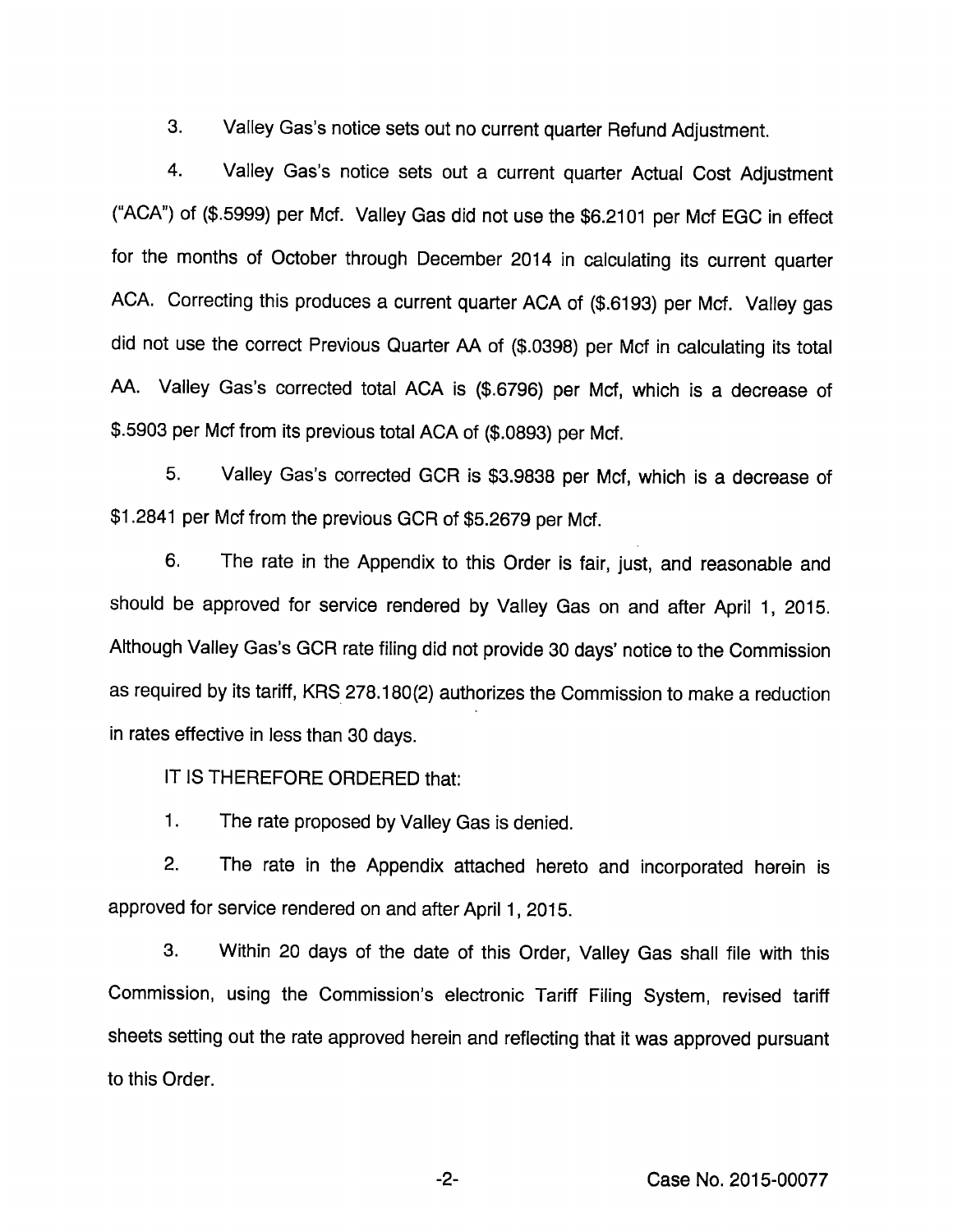By the Commission



ATTEST Executive<sup>Director</sup>

Case No. 2015-00077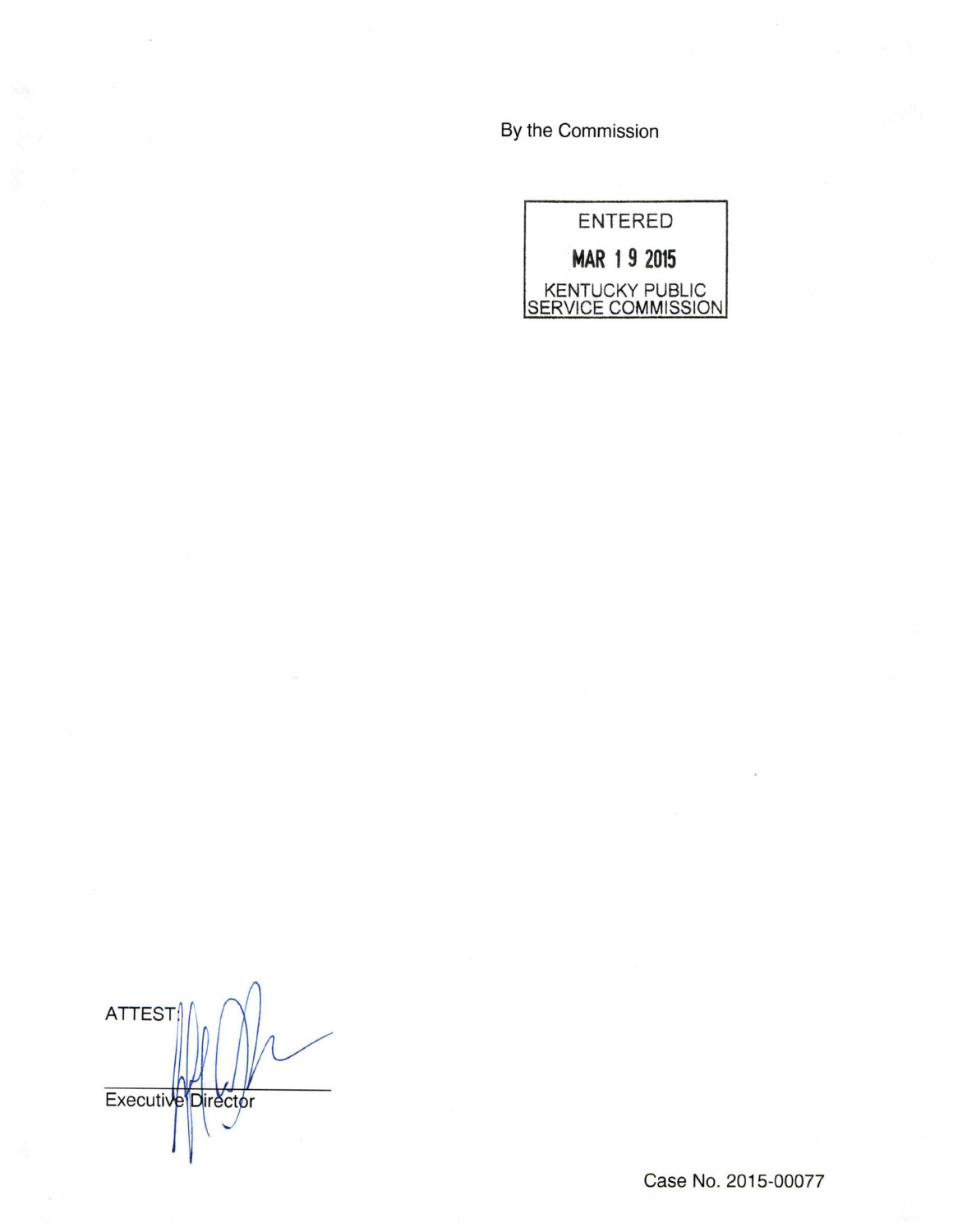# APPENDIX

# APPENDIX TO AN ORDER OF THE KENTUCKY PUBLIC SERVICE COMMISSION IN CASE NO. 2015-00077 DATED  $\text{MAP}$  1.9 2015

The following rates and charges are prescribed for the customers served by Valley Gas, Inc. All other rates and charges not specifically mentioned herein shall remain the same as those in effect under authority of the Commission prior to the effective date of this Order.

# RATES:

Customer Charge **\$15.00** 

|         | <b>Base Rate</b> | <b>Gas Cost</b><br>Recovery<br>Rate | Total    |
|---------|------------------|-------------------------------------|----------|
| All Mcf | \$3.0061         | \$3.9838                            | \$6.9899 |